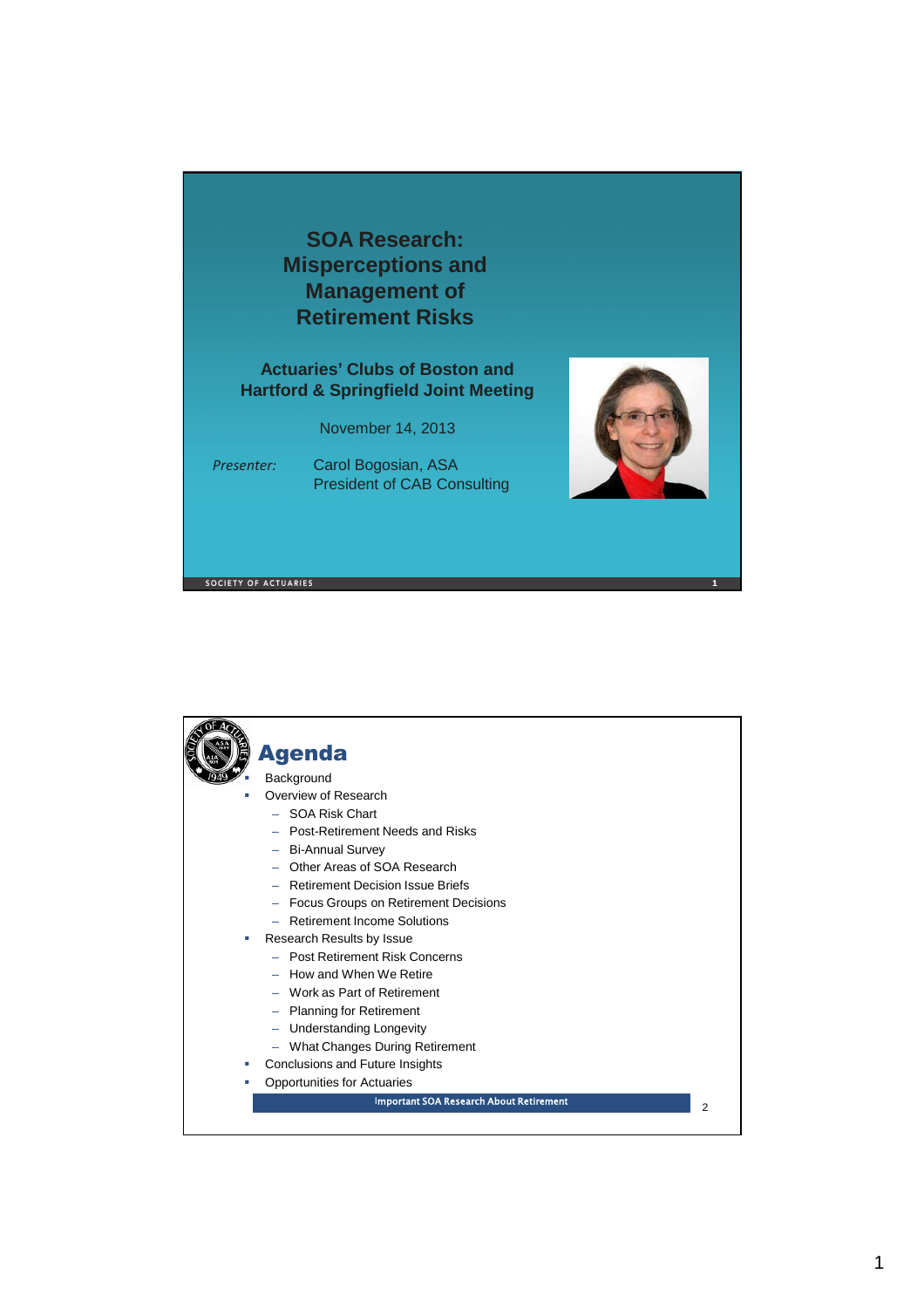

# **Background**

- Personal responsibility for and complexity of retirement security increasing
- Changing US retirement systems more employer sponsored savings (DC) and fewer traditional pension plans (DB); less employer sponsored retiree health; many DB plans frozen; de-risking of current DB plans
- Social Security and Medicare subject to economic and political issues – may decrease benefits or increase taxation
- Economic instability and turmoil
- **-** Uncertainty surrounding taxation policies
- **Definition of "retirement" changing**
- As population ages, needs of the very old become more important to the nation and economic stability of government

Important SOA Research About Retirement

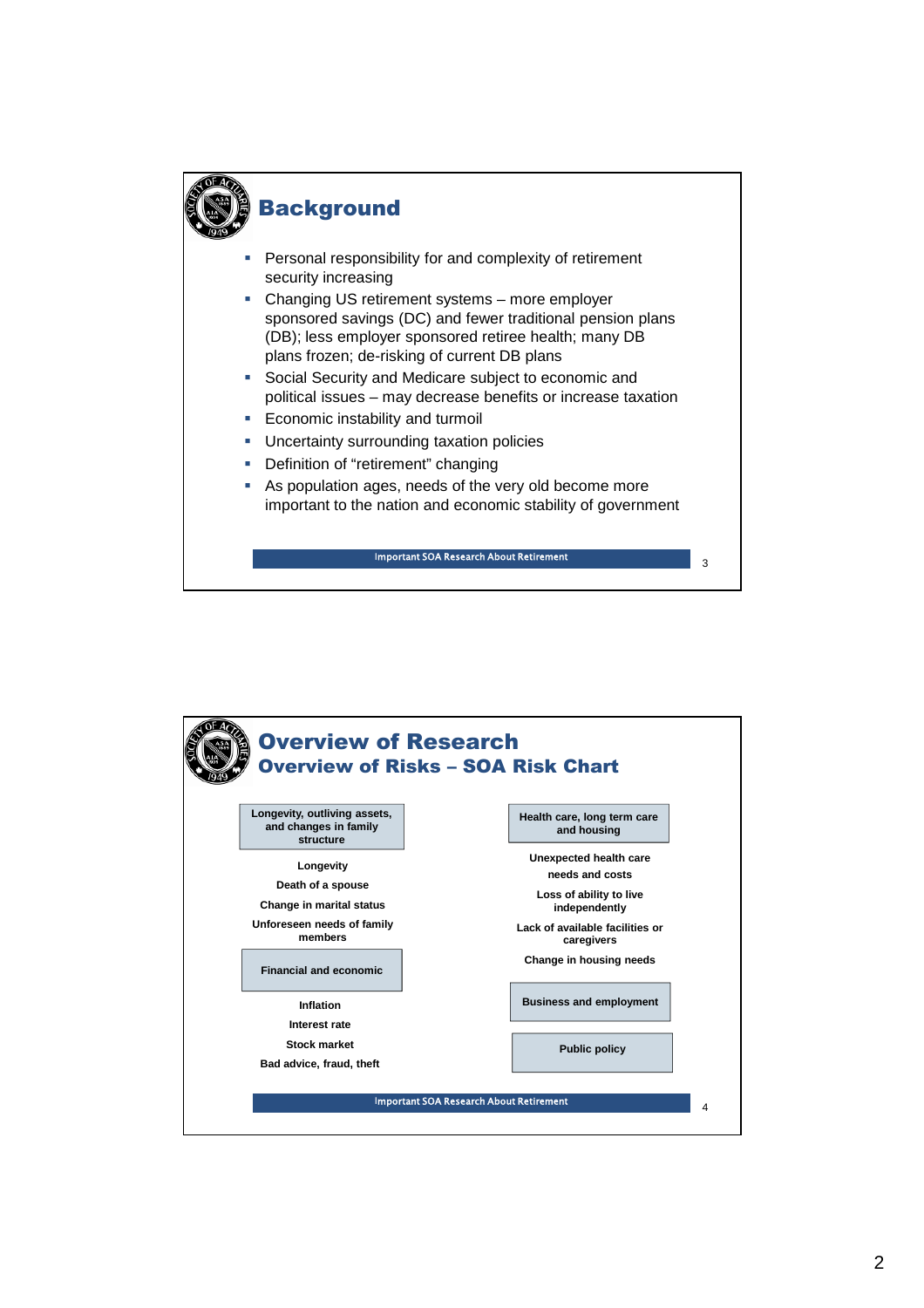

### Overview of Research Post-Retirement Needs and Risks

- SOA Committee provides ongoing research: 15+ year effort
- **Foundation: Managing post-retirement risks**
- Focus: Middle income individual aged 50+
- Members: Broad range of expertise in various fields
- **Many gaps in knowledge about retirement** 
	- Few think long term: planning horizons are short
	- Assets vs. expectations: out of step
	- Major problems with math and financial literacy lack of investment knowledge
	- Little focus on systematic risk management
- Major method of managing risks
	- Reduce spending
	- Little focus on risk management products
	- Personally assuming retirement risks

Important SOA Research About Retirement

5

Overview of Research Bi-Annual Survey Focused on Post-Retirement Risk **Perceptions**  Society of Actuaries Post Retirement Risk Surveys: – Every two years in U.S. since 2001 – CIA conducted similar Canadian survey in 2010 Core repeated questions – Importance of various risks **If** Issues of focus in each survey – Working in retirement – 2005 and 2011 – Longevity – 2005 and 2011 – Impact of economic conditions/decline – 2009 and 2011 – Women – 2005 and 2009 – Phases of retirement – 2007 – Health and long-term care – 2007 **Reports bring in other related research**  $\epsilon$ Important SOA Research About Retirement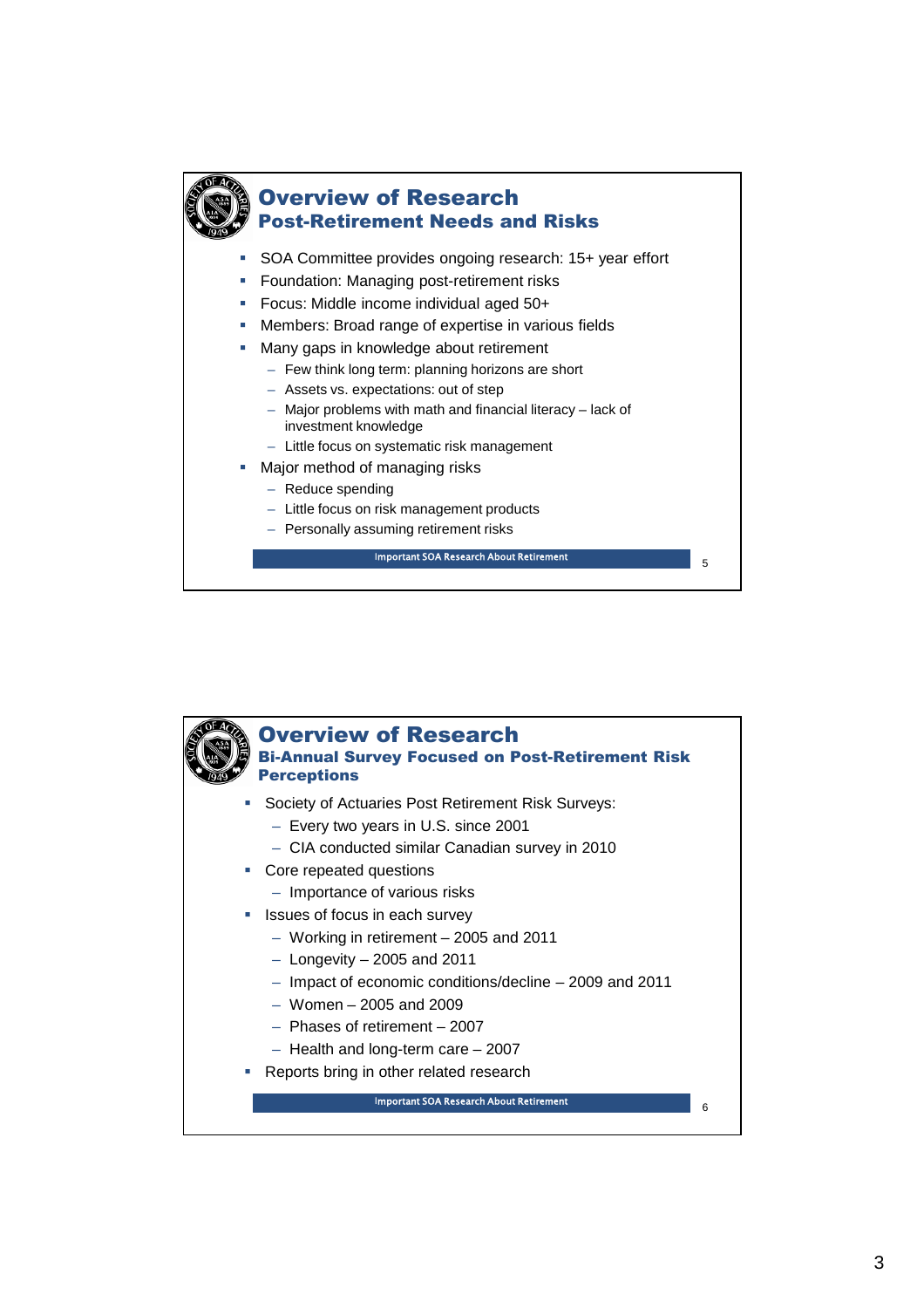

### Overview of Research Other Areas of SOA Research

- **Segmenting the Middle Market: Parts I and II** 
	- Updated to 2010 data
	- Insights from Financial Planners
- **Retirement Decision Issue Briefs for Individuals**
- **Focus Groups on Retirement Decisions (2013)**
- **Retirement Income Solutions (2013)**
- **Running Out of Money in Retirement (2012)**
- **MetLife Family Structures (2012)**
- **Investing assets in retirement** 
	- Focus groups
	- On-line surveys in 2008, 2009, 2011
- Monographs and paper calls
- Misperceptions papers
- Projects under development:
	- Risk Survey 2013

Important SOA Research About Retirement

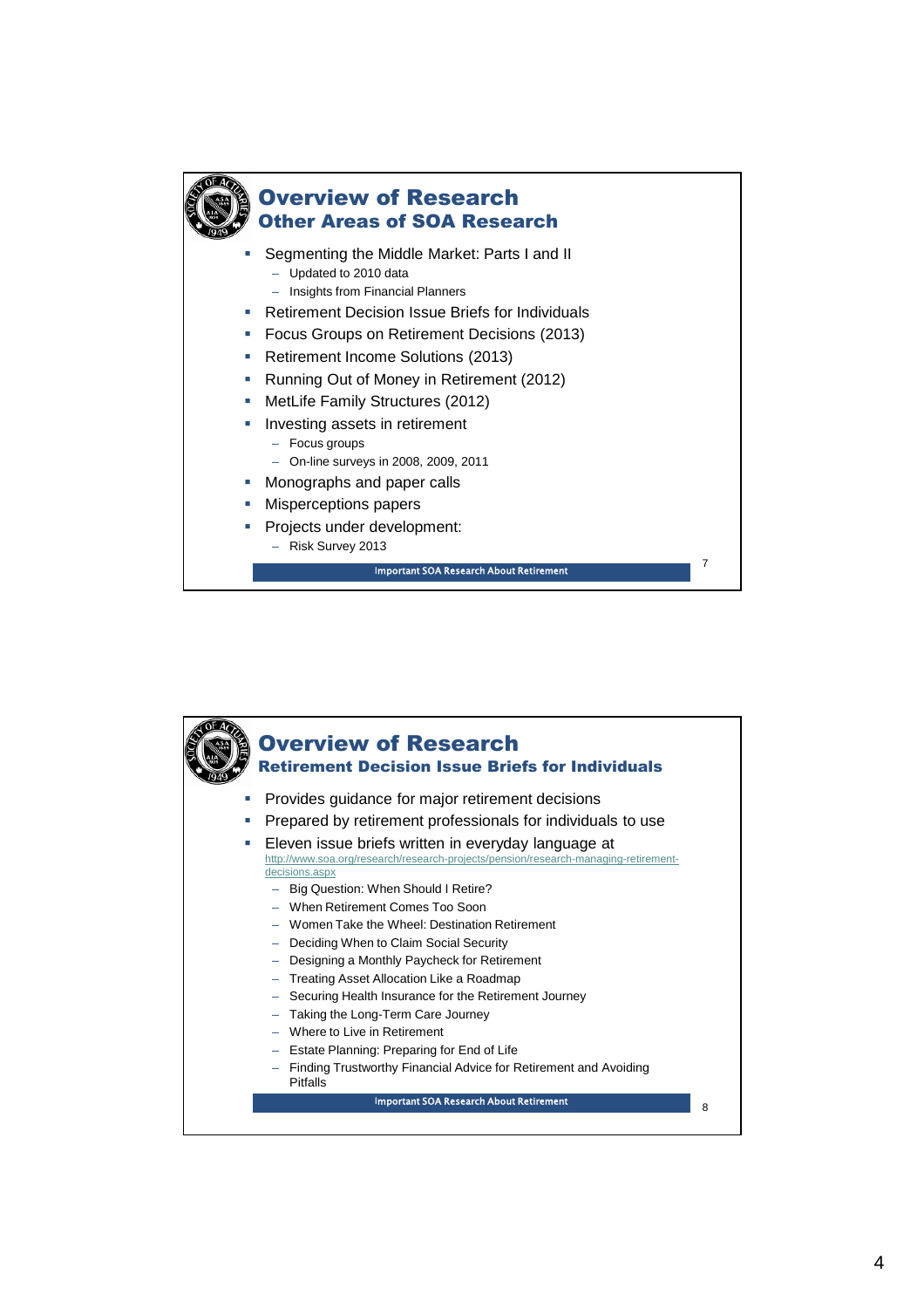

## Overview of Research

#### Focus Groups on Retirement Decisions

- Goal was to gain insights into:
	- Why people retire when they do
	- How they assess financial risks in making their decision
- Research conducted in 2013 using:
	- Middle market retirees
		- Ages 63 to 75
		- Retired "voluntarily" within last 10 years
	- Retirees deemed financially resource constrained
		- Household Income: \$25,000 to \$100,000
		- Financial Assets: \$50,000 to \$150,000 and \$200,000 to \$400,000
		- Rental and Pension Income: under \$2,500 per month
- Selected 8 focus groups in 4 geographical regions
- Conducted groups for men versus women separately
- Report published at http://www.soa.org/research/researchprojects/pension/the-decision-to-retire.aspx

Important SOA Research About Retirement

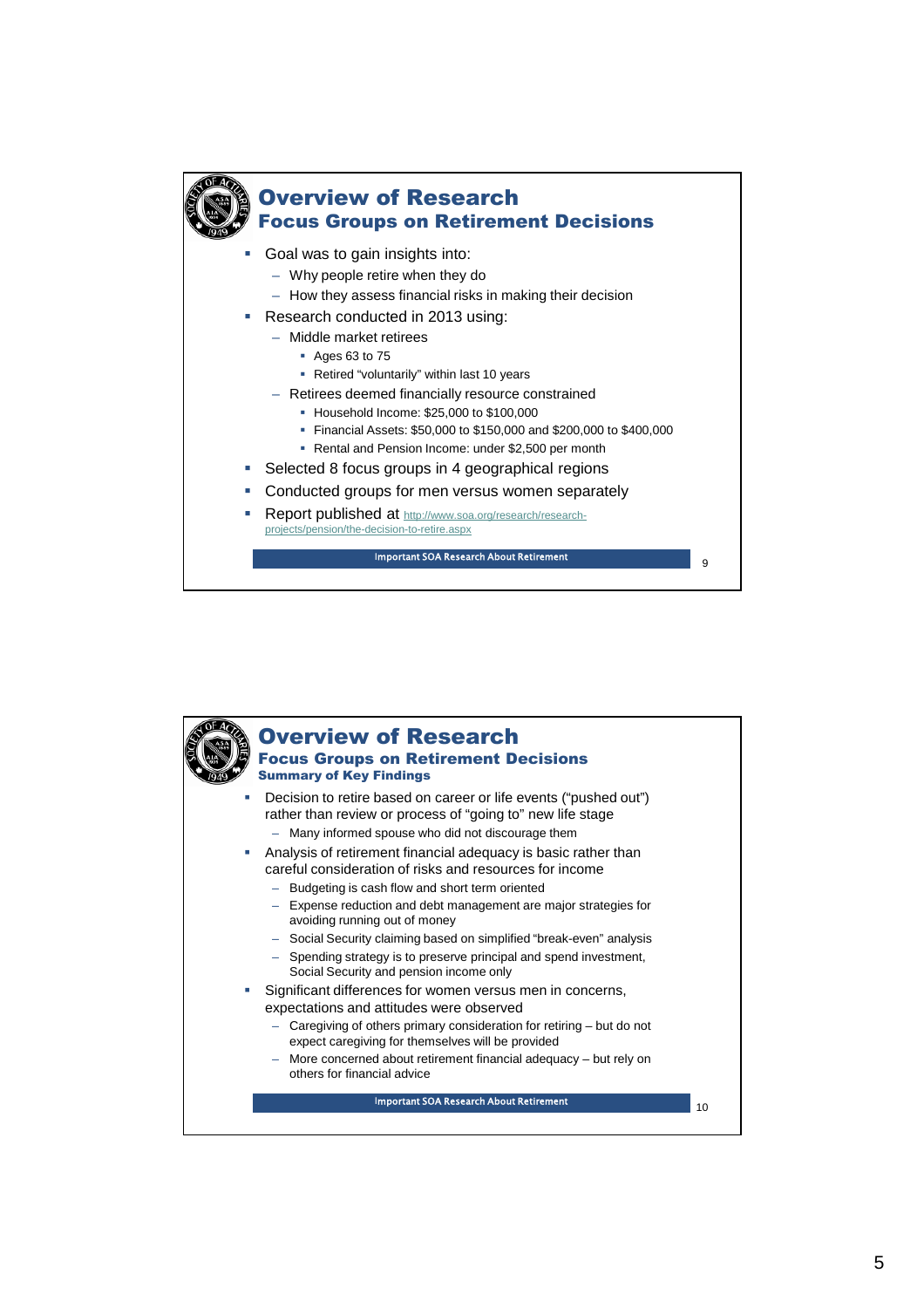

#### Overview of Research

Focus Groups on Retirement Decisions Comments from Retirees

*I was on the road constantly. I found that I was getting less and less enjoyment out of it… It was just too much.*

*Female, Baltimore*

*I don't mind saying this...that one accident, too many fires, too many house-calls, the red phone ringing. Over a period of time you begin to think it's time to go.*

*Male, Chattanooga*

*When the company reorganized and showed that they weren't interested in people my age and opportunities came and went. Opportunities came to younger people and to me it was a sign that you'd better start thinking about it.*

*Female, Chicago*

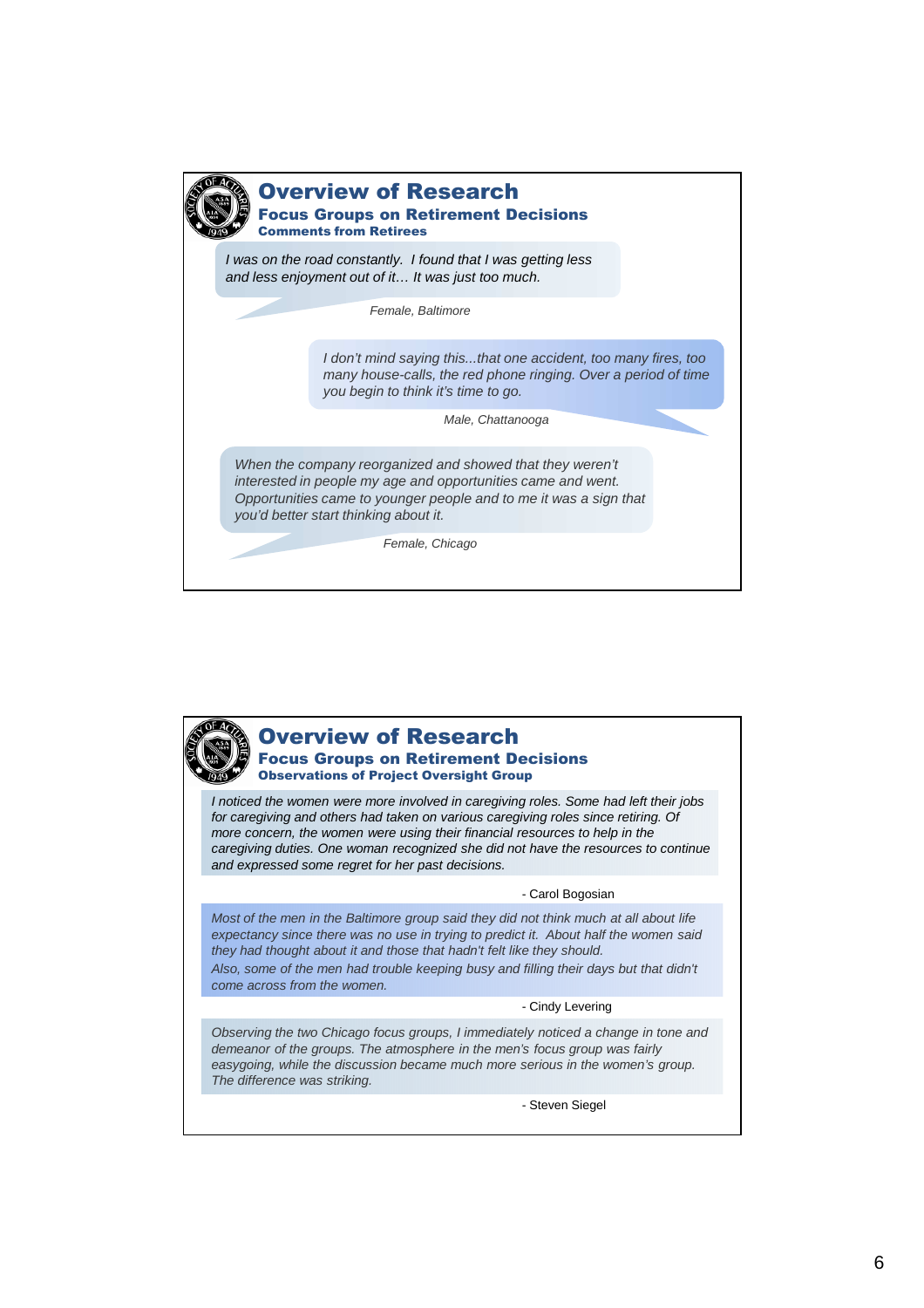

### Overview of Research Retirement Income Solutions

- Joint research with Stanford Center on Longevity
- Published "The Next Evolution in Defined Contribution Retirement Plan Design: A Guide for DC Plan Sponsors To Implementing Retirement Income Programs" http://www.soa.org/research/research-projects/pension/research-2013-next-evol-dcdesign aspx
- Written for employers and plan sponsors when implementing, administering and communicating retirement income program for DC plan participants
	- Understand existing options
	- Educate about potential issues, solutions and processes
- Develops the case for employers to provide more support for retirement income solutions

Important SOA Research About Retirement 13 Apr 2014 13

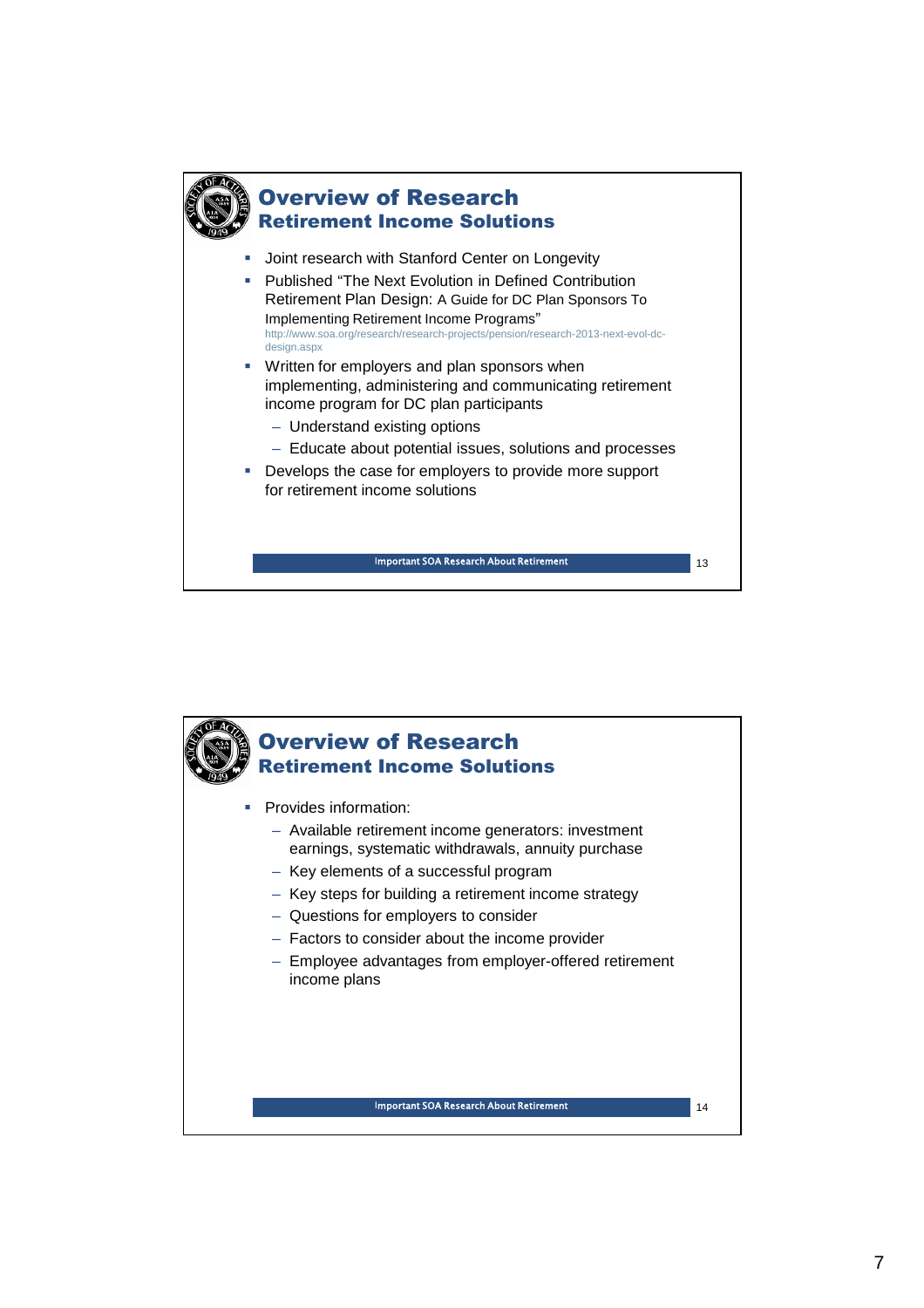

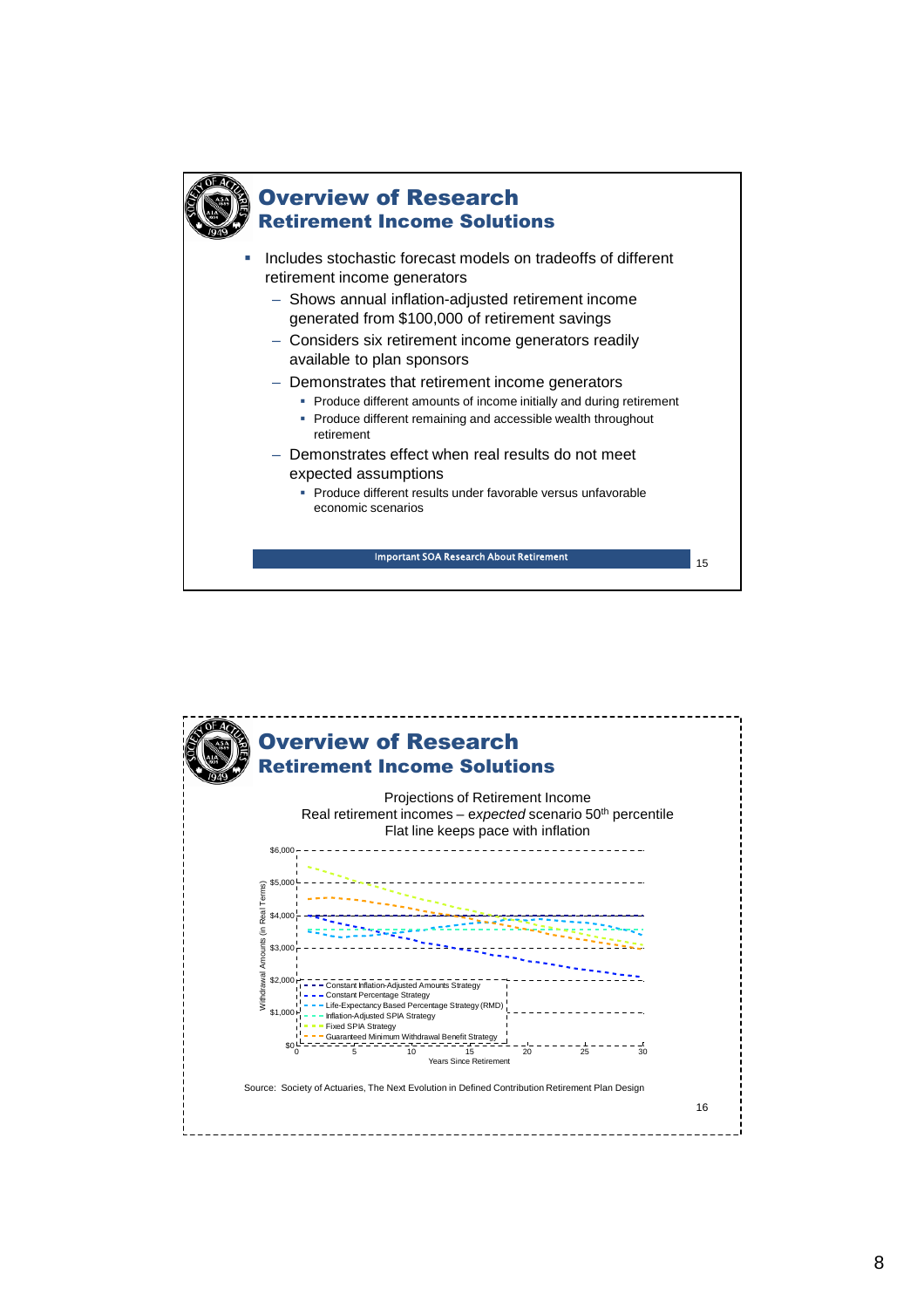

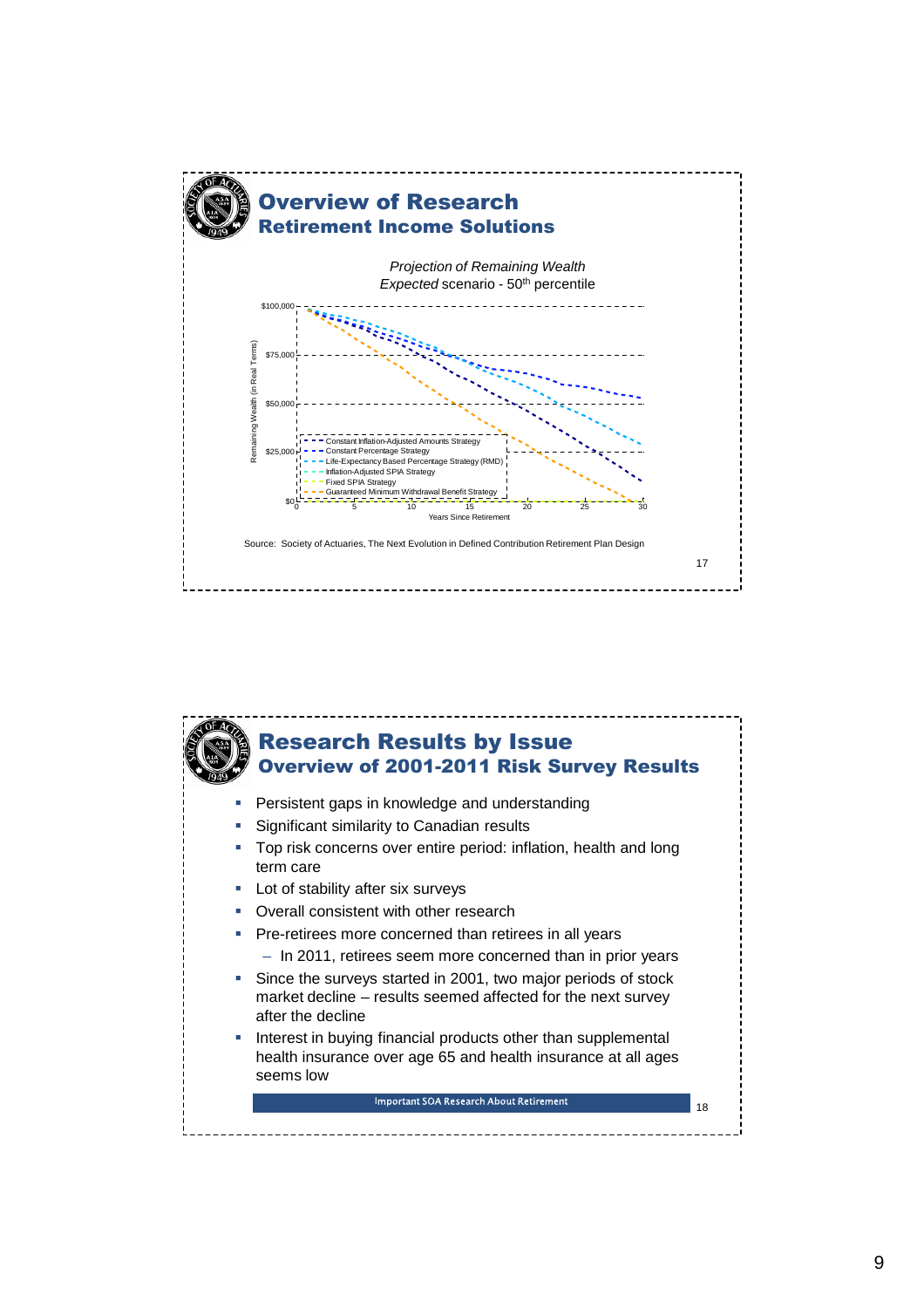

## Research Results by Issue Preview of 2013 Risk Survey Results

- **Similar findings and same top risk concerns**
- Differences between pre-retiree expectations and retiree actions persist
- **Several areas of new or more extensive exploration** 
	- More on reasons for making retirement decisions
	- More on housing and retirement
		- What would encourage changing residence
	- New questions about what people are planning for and challenges faced in retirement planning
	- New insights on differences by gender
- Will provide relevant insights for planning and education
- Watch for release within next 2-3 months

<sup>19</sup> Important SOA Research About Retirement

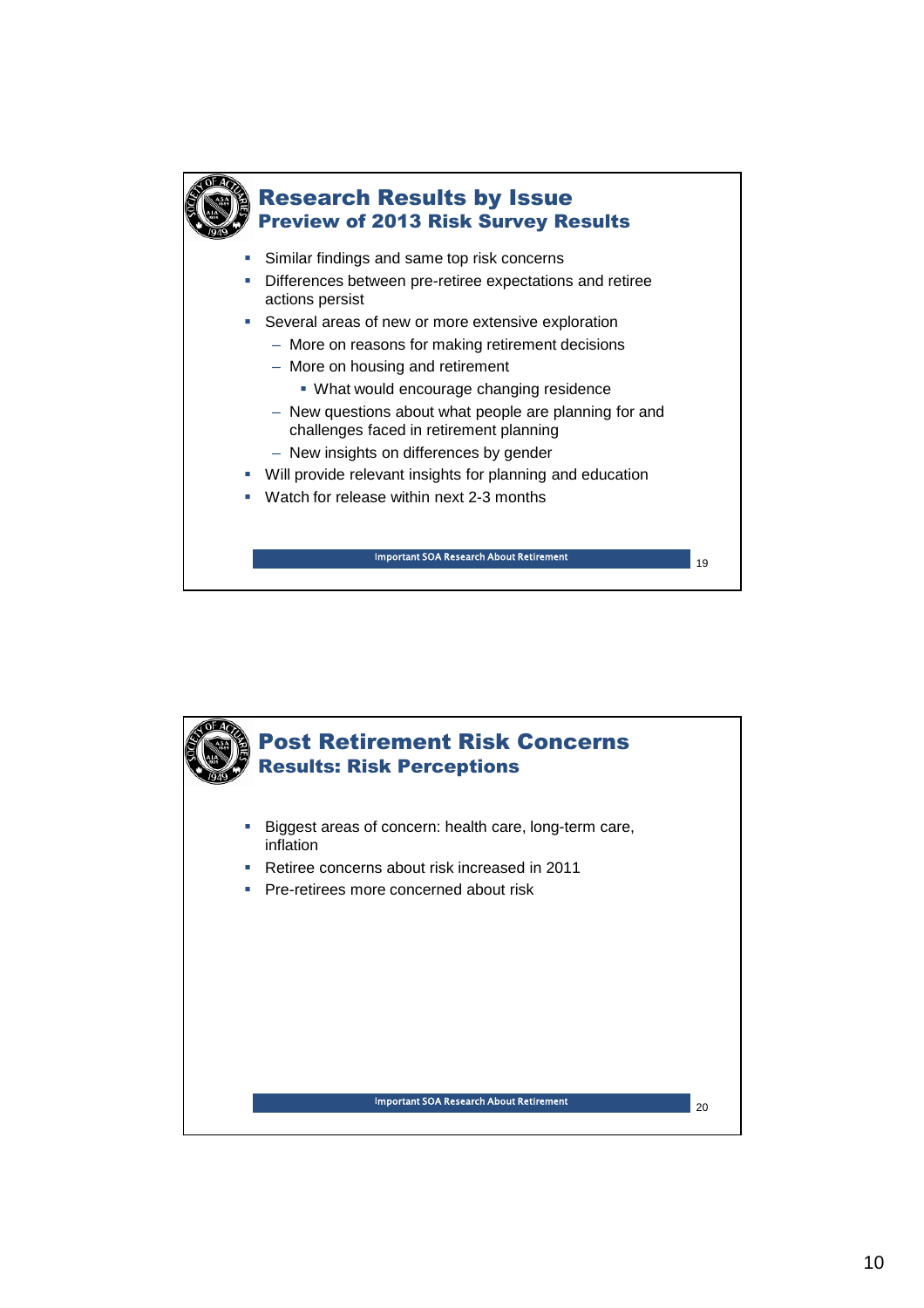

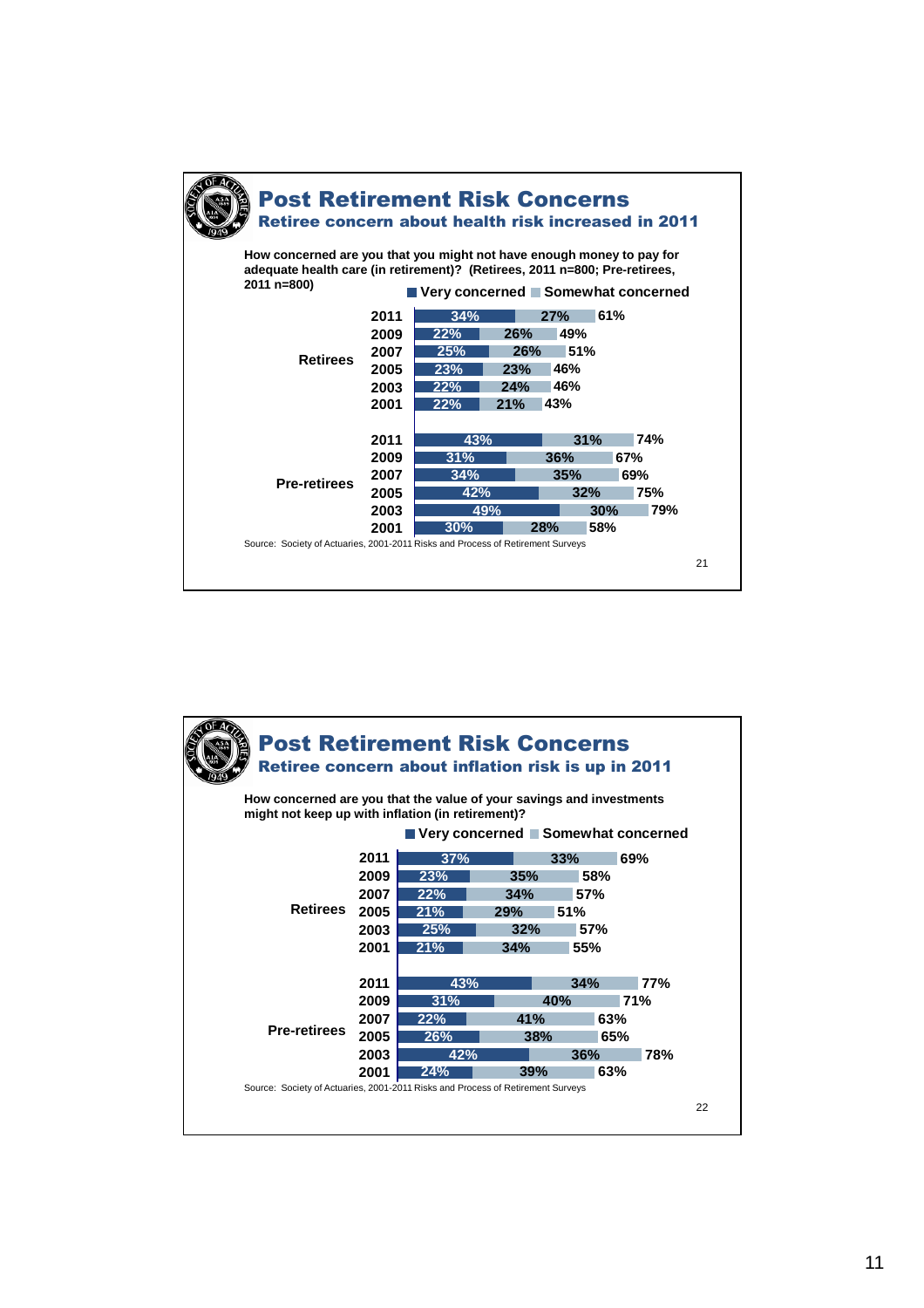

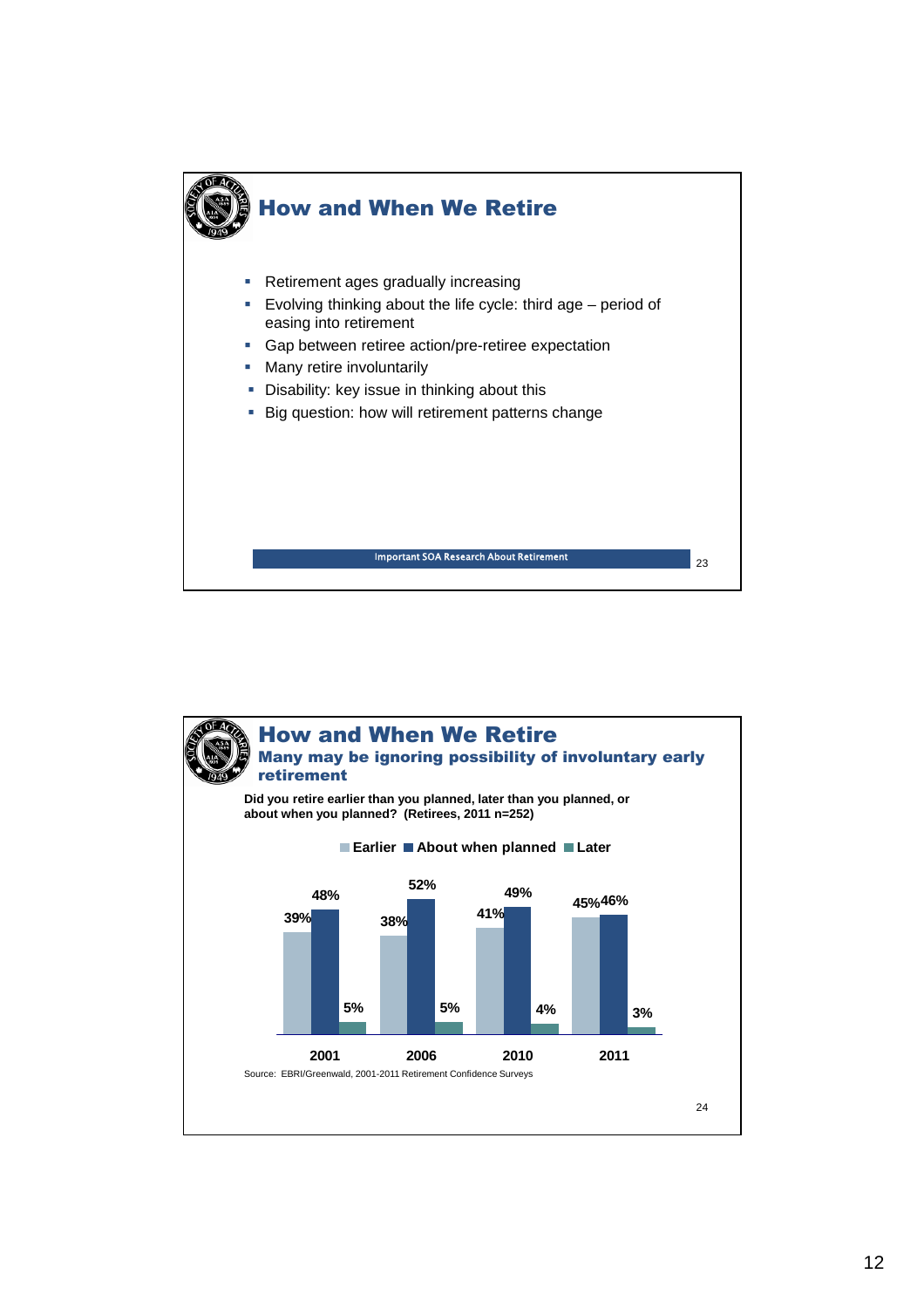

### How and When We Retire Pre-retirees expect to retire later than retirees

**At what age did/do you expect to retire from your primary occupation? (Retirees retired from primary occupation, 2011 n=765; Pre-retirees expecting to retire, 2011 n=498)**

| 2009<br><b>Retirees</b><br>$(\%)$ | 2011<br><b>Retirees</b><br>$(\%)$ | 2009<br>Pre-<br>retirees<br>$(\%)$ | 2011<br>Pre-<br>retirees<br>$(\%)$ |
|-----------------------------------|-----------------------------------|------------------------------------|------------------------------------|
| 28                                | 31                                |                                    |                                    |
| 33                                | 30                                | 24                                 | 21                                 |
| 20                                | 21                                | 16                                 | 16                                 |
| 12                                | 12                                | 35                                 | 38                                 |
| 4                                 | 4                                 | 16                                 | 17                                 |
| 2                                 | $\mathbf{2}$                      | 8                                  |                                    |
|                                   |                                   |                                    |                                    |

ks and Process of Retirement Survey

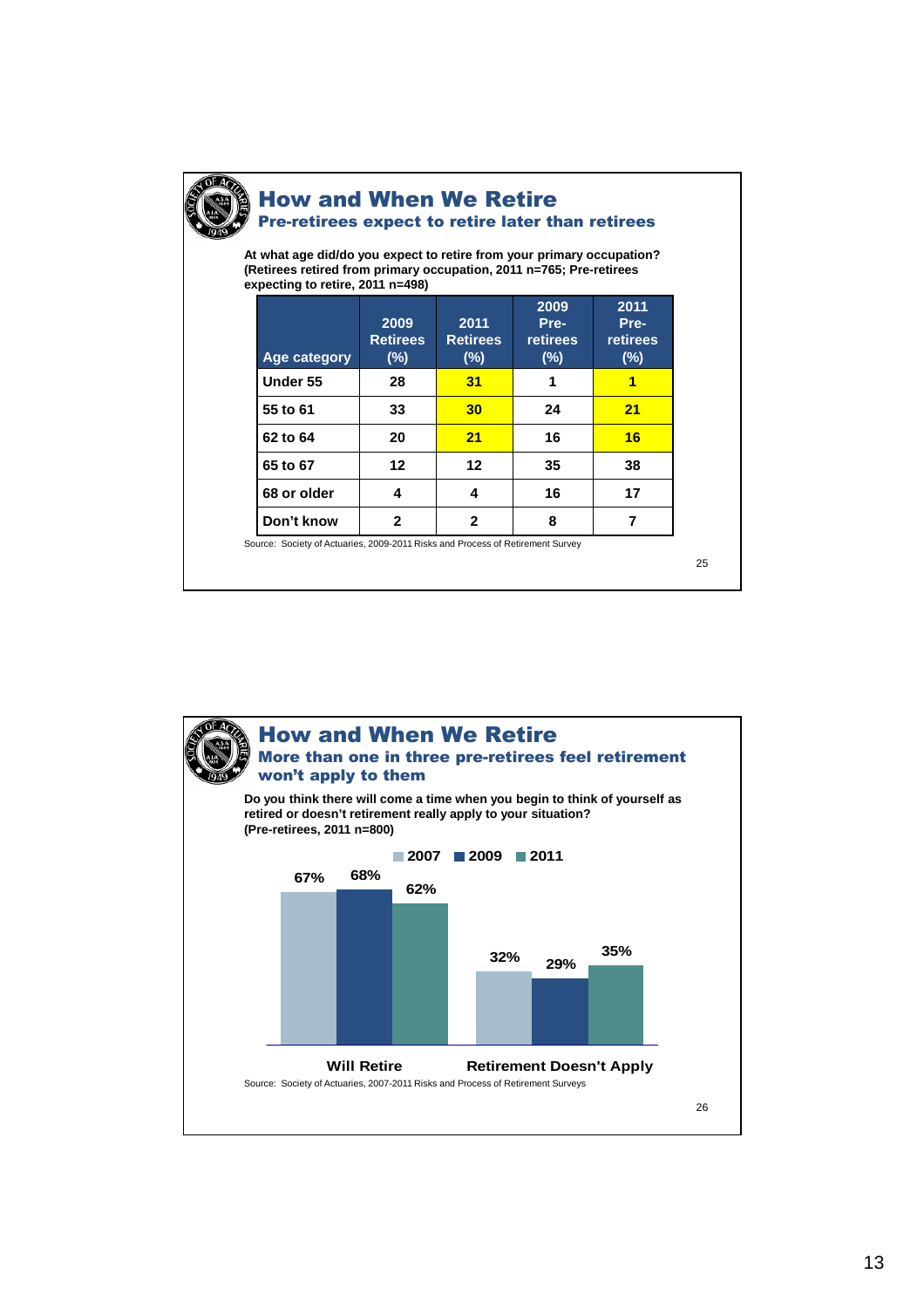

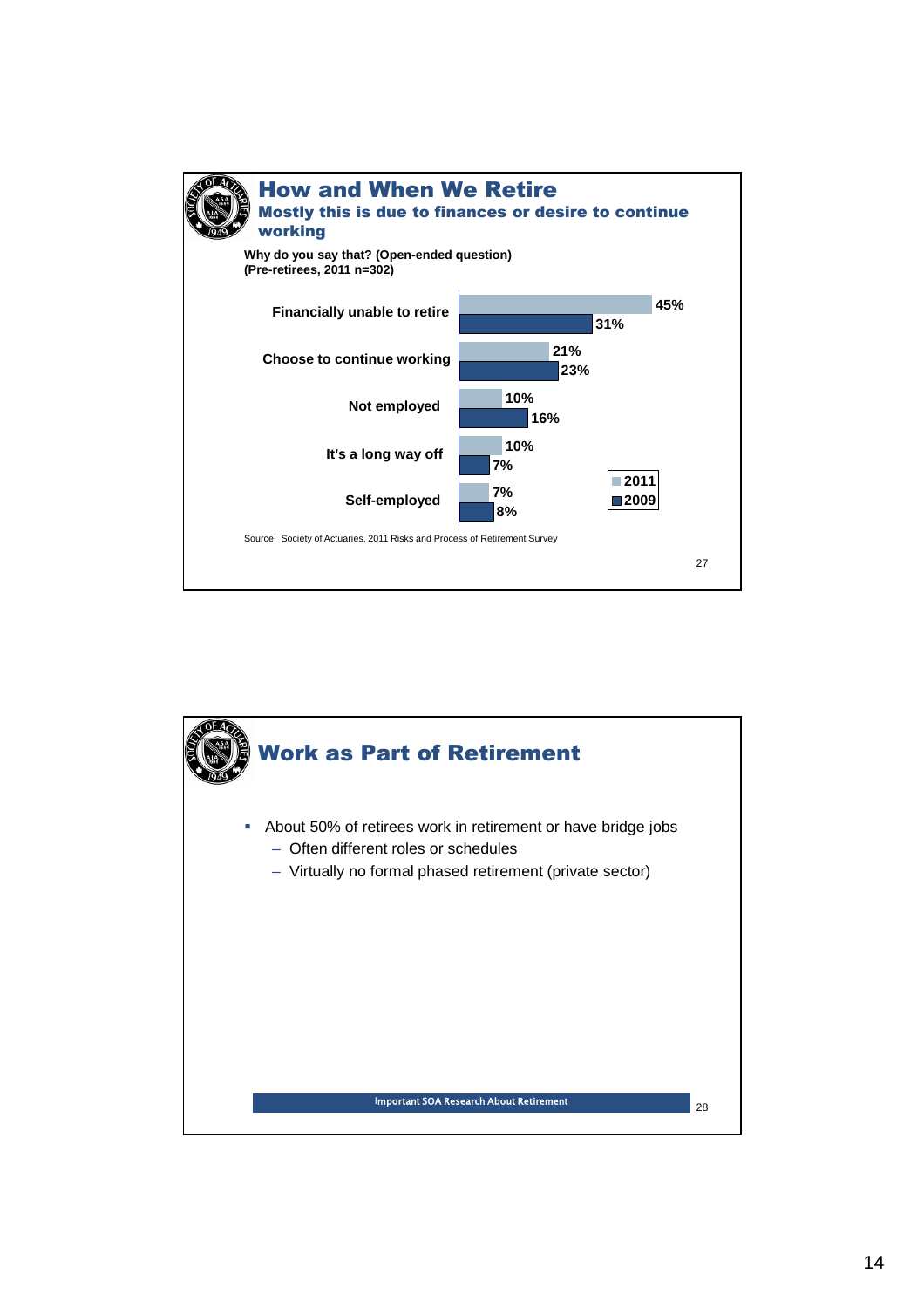at once"

### Work as Part of Retirement Less than half of workers plan on stopping work "all

**Which statement comes closest to describing how you retired/plan to retire from your primary occupation? (Percent saying stopped/will stop work all at once) (Retirees retired from primary occupation, 2011 n=762; Pre-retirees expecting to retire, 2011 n=497)**



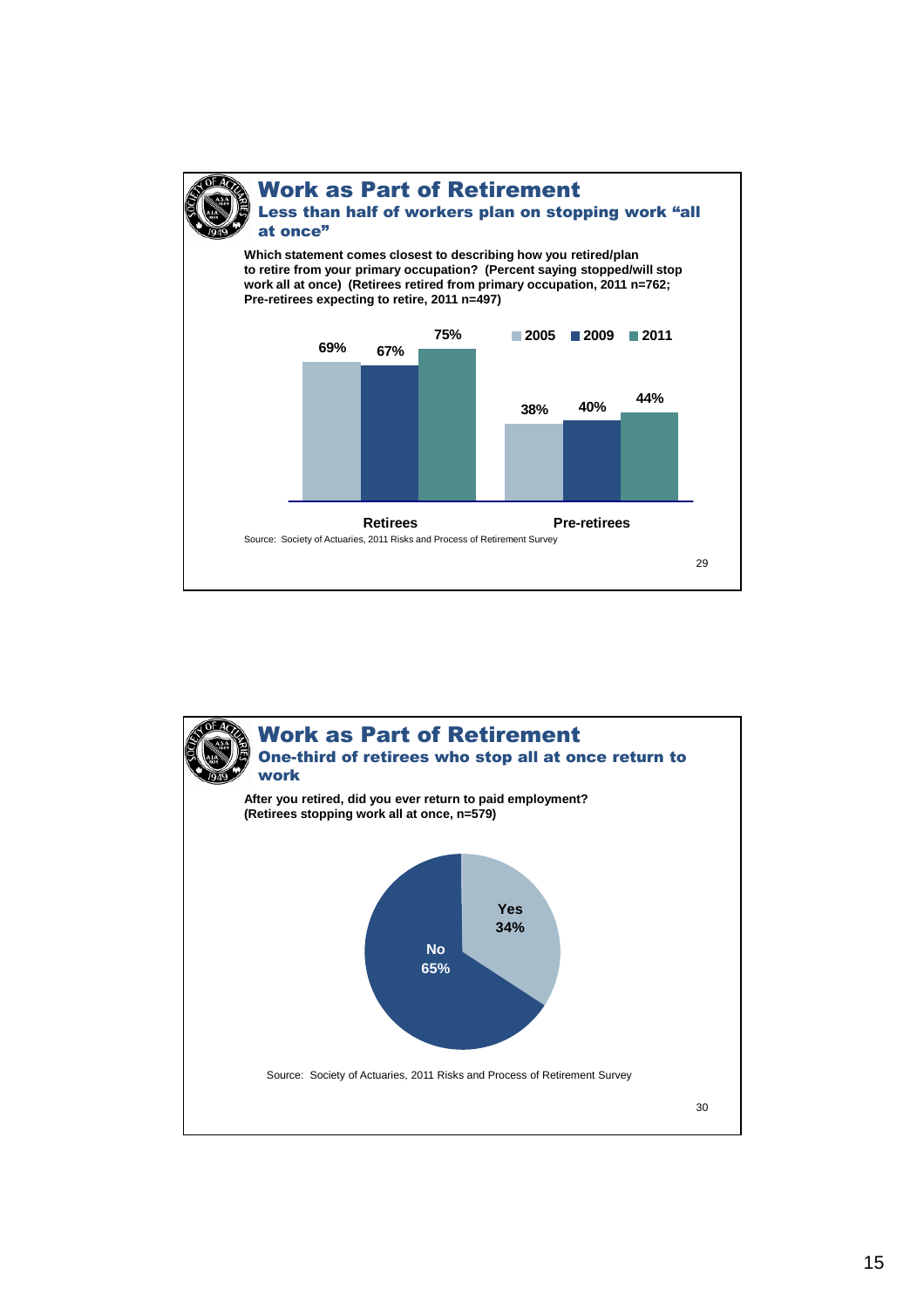



## Planning for Retirement

#### Half of retirees, fewer pre-retirees have planning horizon < 10 years

**When you make important financial decisions, about how many years do you look into the future? (Retirees, 2011 n=800; Pre-retirees, 2011 n=800)**

|                  | 2009<br><b>Retirees</b><br>(%) | 2011<br><b>Retirees</b><br>$(\%)$ | 2009<br>Pre-<br><b>retirees</b><br>$(\%)$ | 2011<br>Pre-<br><b>retirees</b><br>(%) |
|------------------|--------------------------------|-----------------------------------|-------------------------------------------|----------------------------------------|
| Less than 1 year | 10                             | 7                                 | 1                                         | 3                                      |
| 1 to 4 years     | 20                             | 15                                | 12                                        | $\overline{\mathbf{z}}$                |
| 5 to 9 years     | 19                             | 26                                | 24                                        | 22                                     |
| 10 to 19 years   | 16                             | 23                                | 37                                        | 37                                     |
| 20 years or more | 7                              | 11                                | 13                                        | 19                                     |
| Don't know       | 27                             | 16                                | 12                                        | 10                                     |

Source: Society of Actuaries, 2009-2011 Risks and Process of Retirement Surveys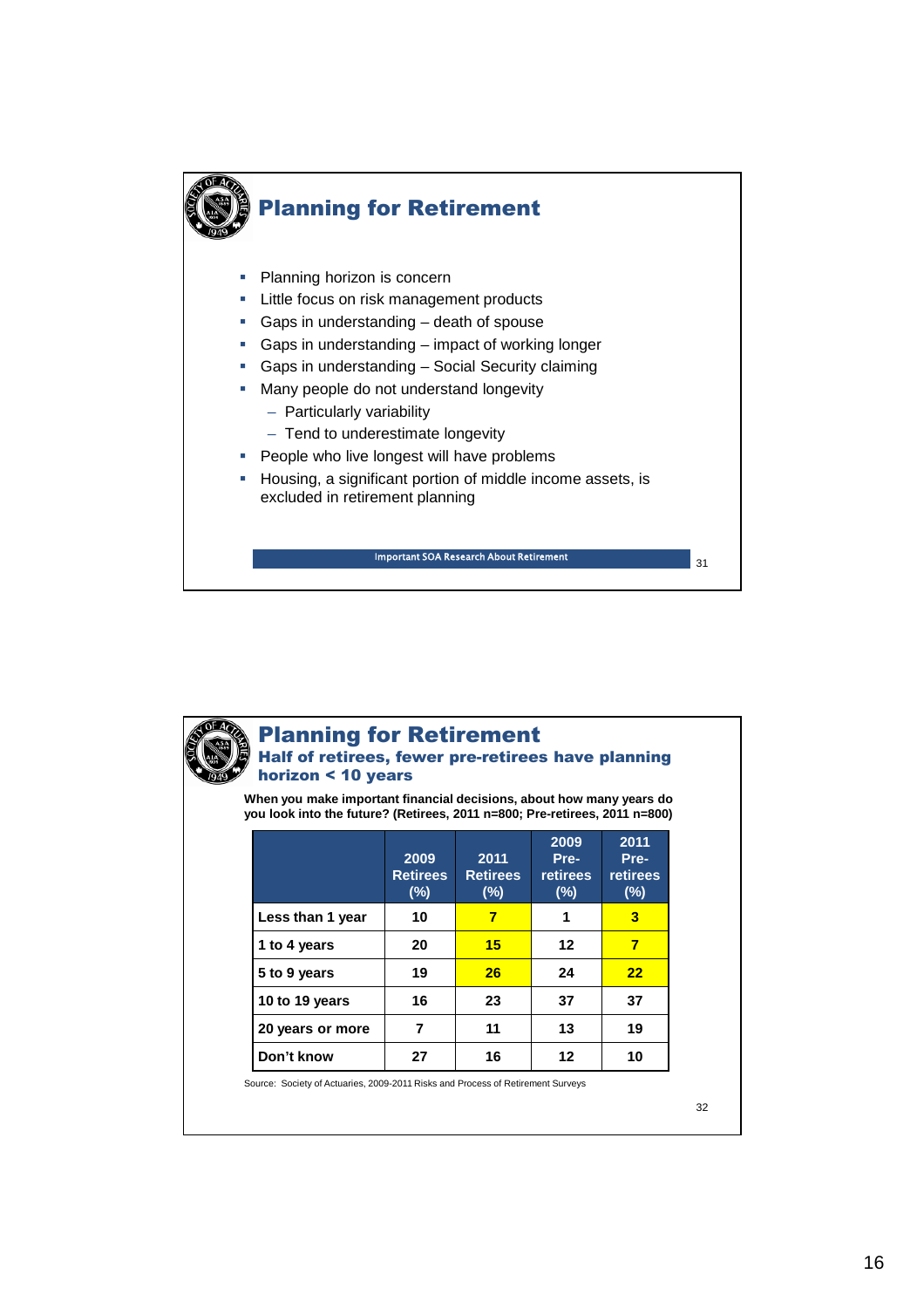

### Planning for Retirement Insurance plays only a small role in preparing for

increased need

**What, if anything, have you done or will you do to prepare for your changing needs in retirement? (Among those expecting less active stages)**

| <b>Top Mentions</b><br>(multiple responses accepted) | <b>Retirees</b><br>(%)<br>$(n=330)$ | <b>Pre-retirees</b><br>(%)<br>$(n=353)$ |
|------------------------------------------------------|-------------------------------------|-----------------------------------------|
| Save (more) money                                    | 16                                  | 37                                      |
| Invest to make assets last                           | 15                                  | 19                                      |
| Buy long-term care insurance                         | 11                                  | 8                                       |
| Make home modifications                              | 6                                   | 4                                       |
| Cut back on spending                                 | 6                                   | 4                                       |
| Stay healthy/improve health                          | 4                                   | 4                                       |
| Pay off debts                                        | 2                                   | 5                                       |
| <b>Nothing</b>                                       | 28                                  | 15                                      |
| Don't know                                           |                                     |                                         |

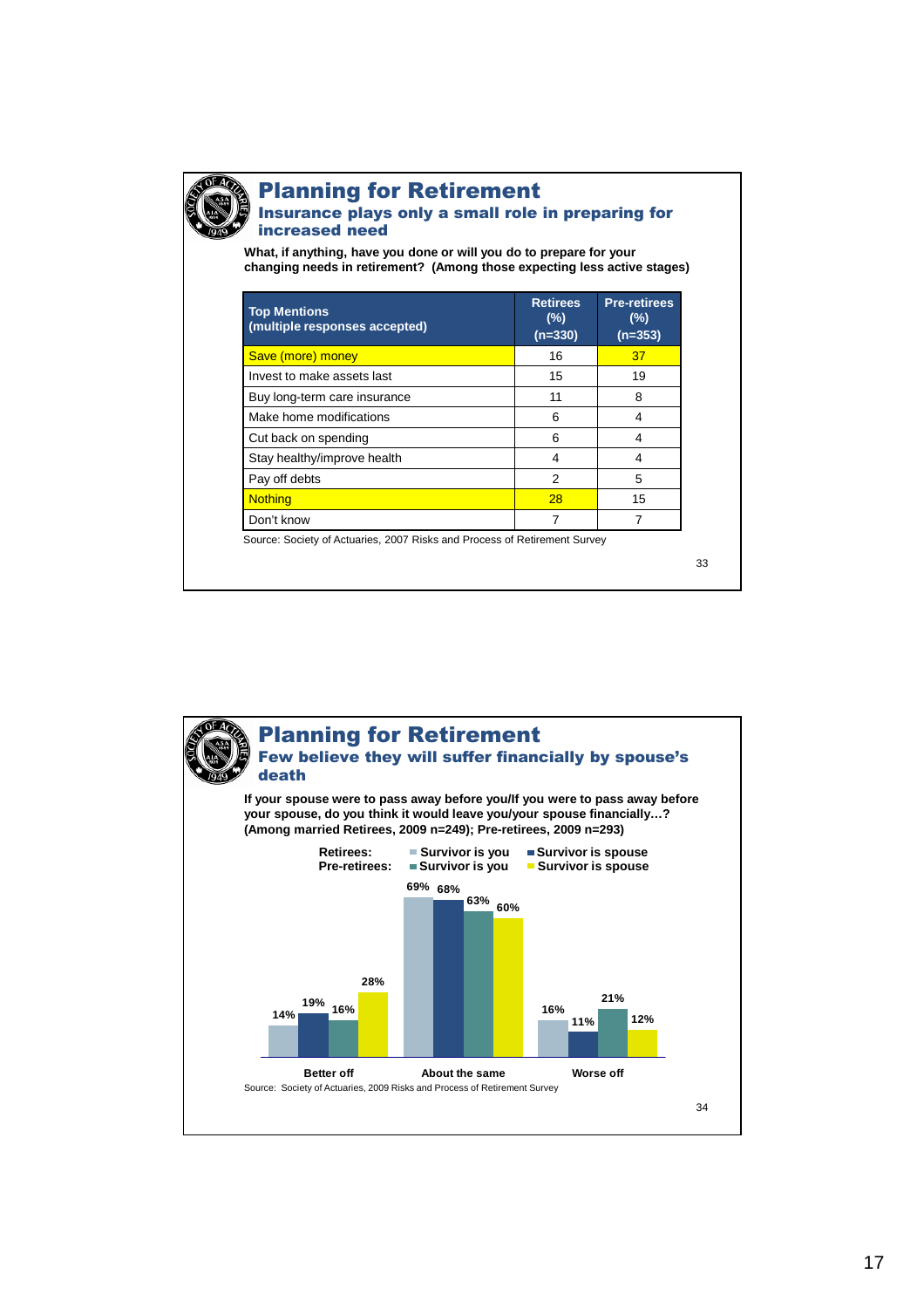| <b>Planning for Retirement</b><br><b>Importance of Housing</b>                                               |                                                             |                                |                                           |                                           |                                   |                                      |  |
|--------------------------------------------------------------------------------------------------------------|-------------------------------------------------------------|--------------------------------|-------------------------------------------|-------------------------------------------|-----------------------------------|--------------------------------------|--|
| <b>Wealth of Middle Income Households Age 55 to 64</b><br>Analysis based on 2010 Survey of Consumer Finances |                                                             |                                |                                           |                                           |                                   |                                      |  |
| <b>Household</b><br><b>Type</b>                                                                              | <b>Number of</b><br><b>Households</b>                       | <b>Median</b><br><b>Income</b> | Est.<br><b>Median Net</b><br><b>Worth</b> | Non-<br><b>Financial</b><br><b>Assets</b> | <b>Financial</b><br><b>Assets</b> | Non-<br><b>Financial</b><br>Assets % |  |
|                                                                                                              | Middle Mass Households (25% to 75% of households by income) |                                |                                           |                                           |                                   |                                      |  |
| Married                                                                                                      | 5.7 million                                                 | \$82,000                       | \$277,000                                 | \$181,000                                 | \$96,000                          | 65%                                  |  |
| Single Female                                                                                                | 2.7 million                                                 | \$32,000                       | \$41,000                                  | \$34,000                                  | \$7,000                           | 83%                                  |  |
| Single Male                                                                                                  | 1.8 million                                                 | \$44,000                       | \$76,000                                  | \$63,000                                  | \$13,000                          | 83%                                  |  |
| Middle Affluent Households (75% to 85% of households by income)                                              |                                                             |                                |                                           |                                           |                                   |                                      |  |
| Married                                                                                                      | 1.1 million                                                 |                                | \$146,000 \$1,241,000                     | \$671,000                                 | \$570,000                         | 54%                                  |  |
| Single Female                                                                                                | 0.5 million                                                 | \$64,000                       | \$185,000                                 | \$117,000                                 | \$68,000                          | 63%                                  |  |
| Single Male                                                                                                  | 0.4 million                                                 | \$85,000                       | \$339,000                                 | \$214.000                                 | \$125,000                         | 63%                                  |  |

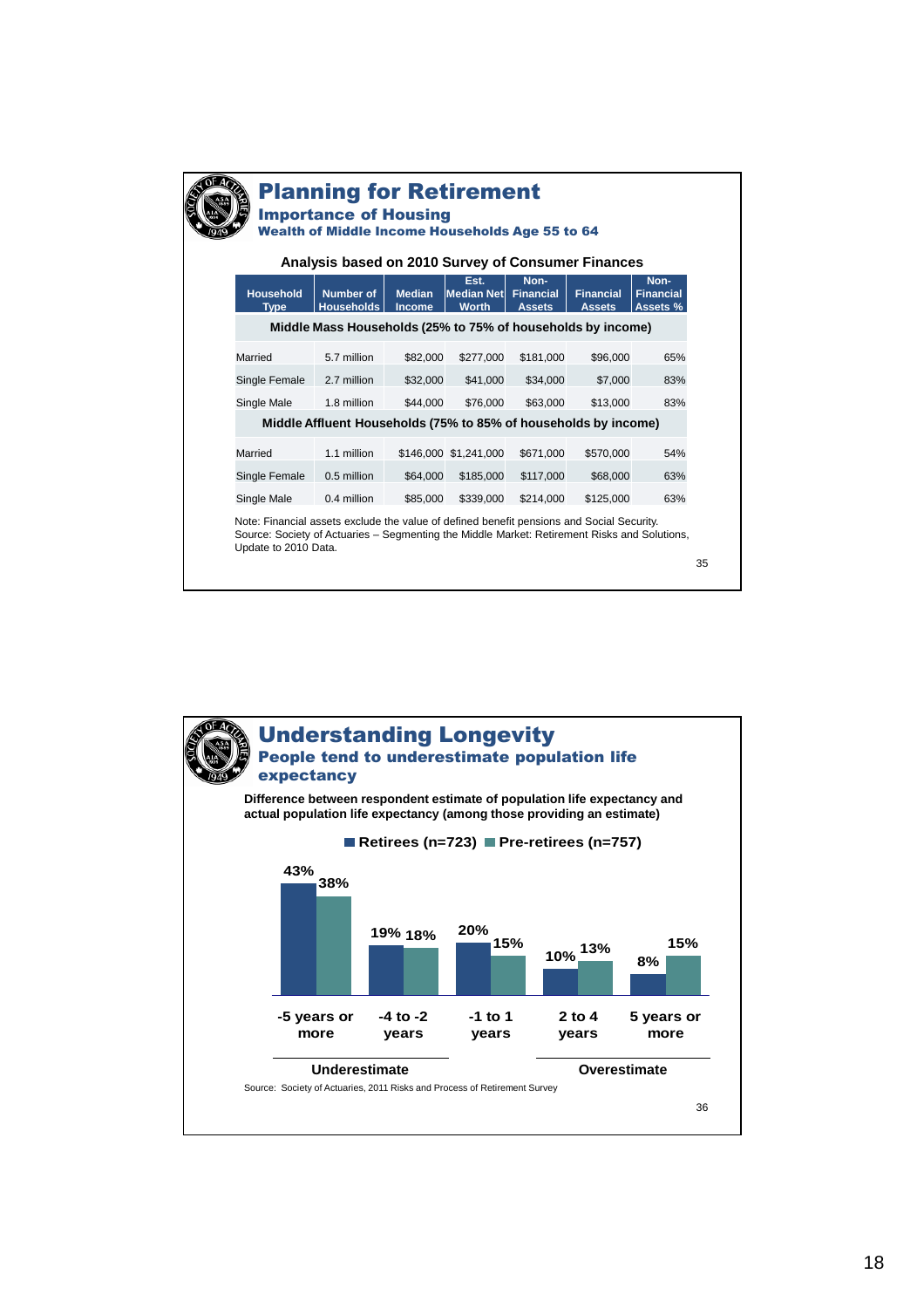

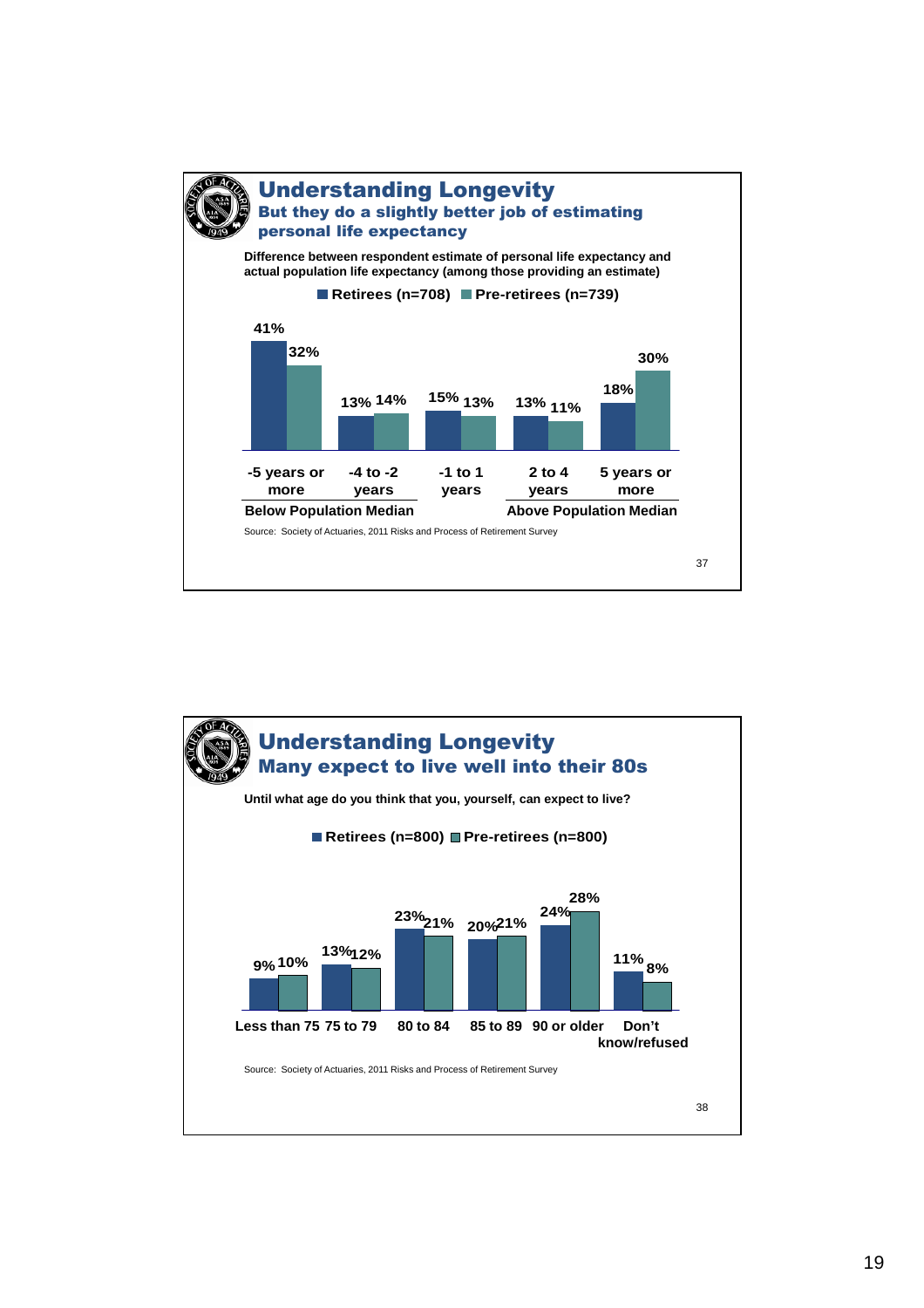



#### What Changes During Retirement What changes by age: Percentage of individuals by marital status, sex and age

|                | Age 65-74  | Age 75-84 | Age $85 +$ |
|----------------|------------|-----------|------------|
| <b>MALES</b>   |            |           |            |
| % Married      | 78%        | 74%       | 60%        |
| % Widowed      | 8%         | 17%       | 34%        |
| <b>FEMALES</b> |            |           |            |
| % Married      | 57%        | 38%       | 15%        |
| % Widowed      | <b>26%</b> | 52%       | 76%        |

Source: Rappaport, Anna, Risk Management Issues for Individuals with Special Emphasis for Women, Exhibit VI, Society of Actuaries Living to 100 Monograph, 2011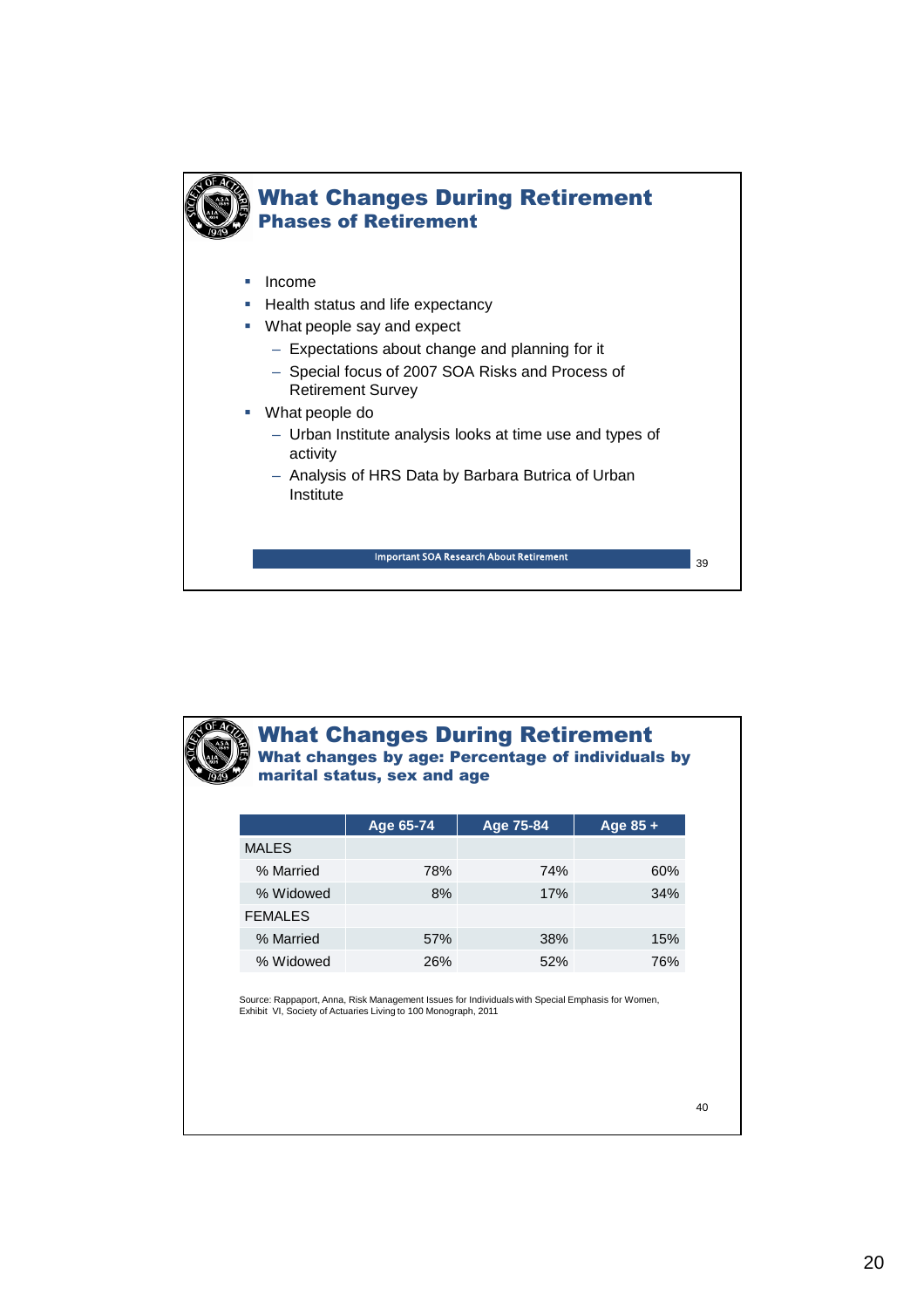

**CONTROL** 

#### What Changes During Retirement What changes by age: Median total income and reliance on Social Security

| Age 65-<br>69 | <b>Age 70-</b><br>74 | <b>Age 75-</b><br>79 | Age 80+    |
|---------------|----------------------|----------------------|------------|
|               |                      |                      |            |
| \$47.3        | \$39.9               | \$33.3               | \$30.6     |
| \$19.0        | \$16.1               | \$15.9               | \$14.7     |
|               |                      |                      |            |
| 41%           | 55%                  | 63%                  | <b>71%</b> |
| 20            | 27                   | 32                   | 37         |
|               |                      |                      |            |

41

| <b>What Changes During Retirement</b><br><b>Division of Life Expectancy (in years) by Health</b><br><b>Status (U.S. Data)</b> |                     |                                       |                           |                                        |  |  |  |
|-------------------------------------------------------------------------------------------------------------------------------|---------------------|---------------------------------------|---------------------------|----------------------------------------|--|--|--|
| Age                                                                                                                           | <b>Non-Disabled</b> | <b>Mild or moderate</b><br>disability | More severely<br>disabled | <b>Total Life</b><br><b>Expectancy</b> |  |  |  |
|                                                                                                                               |                     | <b>MALES</b>                          |                           |                                        |  |  |  |
| 65                                                                                                                            | 12.34               | 1.50                                  | 1.50                      | 15.33                                  |  |  |  |
| 75                                                                                                                            | 6.77                | 1.37                                  | 1.61                      | 9.76                                   |  |  |  |
| 85                                                                                                                            | 2.89                | 1.04                                  | 1.75                      | 5.68                                   |  |  |  |
| 95                                                                                                                            | .81                 | .61                                   | 1.91                      | 3.34                                   |  |  |  |
|                                                                                                                               |                     | <b>FEMALES</b>                        |                           |                                        |  |  |  |
| 65                                                                                                                            | 13.65               | 2.97                                  | 2.83                      | 19.44                                  |  |  |  |
| 75                                                                                                                            | 6.99                | 2.55                                  | 2.96                      | 12.50                                  |  |  |  |
| 85                                                                                                                            | 2.47                | 1.74                                  | 3.03                      | 7.24                                   |  |  |  |
| 95                                                                                                                            | .52                 | .78                                   | 2.54                      | 3.84                                   |  |  |  |

Source: Rappaport, Anna, Risk Management Issues for Individuals with Special Emphasis for Women, Exhibit VIII, Society of Actuaries Living to 100 Monograph, 2011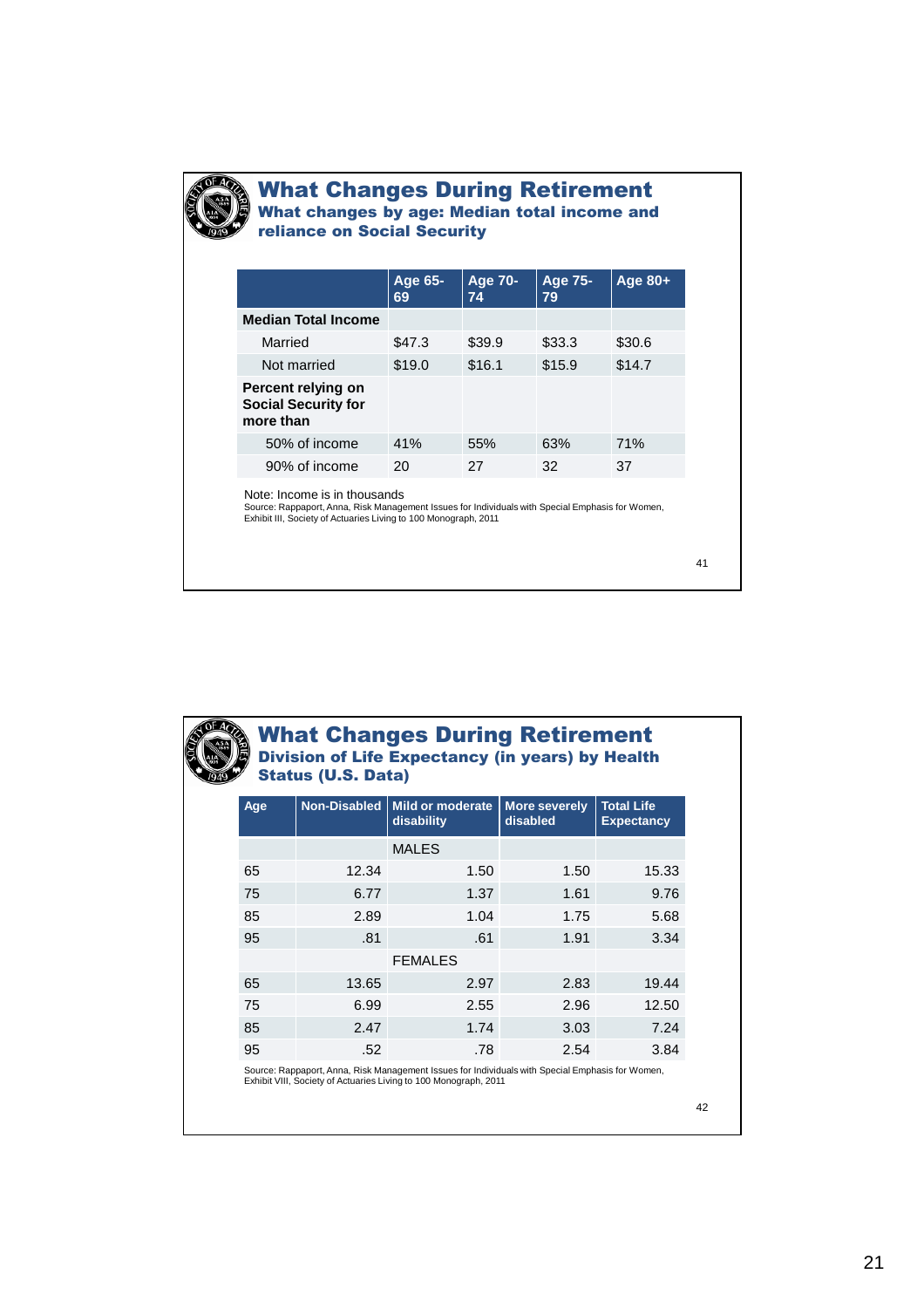

#### What Changes During Retirement Half think their increasing needs will require more income

**During this time, do you think you will need less money, more money, or about the same amount of money as before to cover your expenses? (Among those experiencing each stage)**

|                                   |                                        | <b>Less Active Stage</b>                   | <b>Least Active Stage</b>              |                                            |  |
|-----------------------------------|----------------------------------------|--------------------------------------------|----------------------------------------|--------------------------------------------|--|
|                                   | <b>Retirees</b><br>$(\%)$<br>$(n=284)$ | <b>Pre-retirees</b><br>$(\%)$<br>$(n=337)$ | <b>Retirees</b><br>$(\%)$<br>$(n=260)$ | <b>Pre-retirees</b><br>$(\%)$<br>$(n=266)$ |  |
| More money                        | 50                                     | 42                                         | 56                                     | 55                                         |  |
| About the same<br>amount of money | 40                                     | 38                                         | 33                                     | 34                                         |  |
| Less money                        | 6                                      | 17                                         | 6                                      | 9                                          |  |
| Don't know                        |                                        | 3                                          | 5                                      | 3                                          |  |

Source: Society of Actuaries, 2007 Risks and Process of Retirement Survey

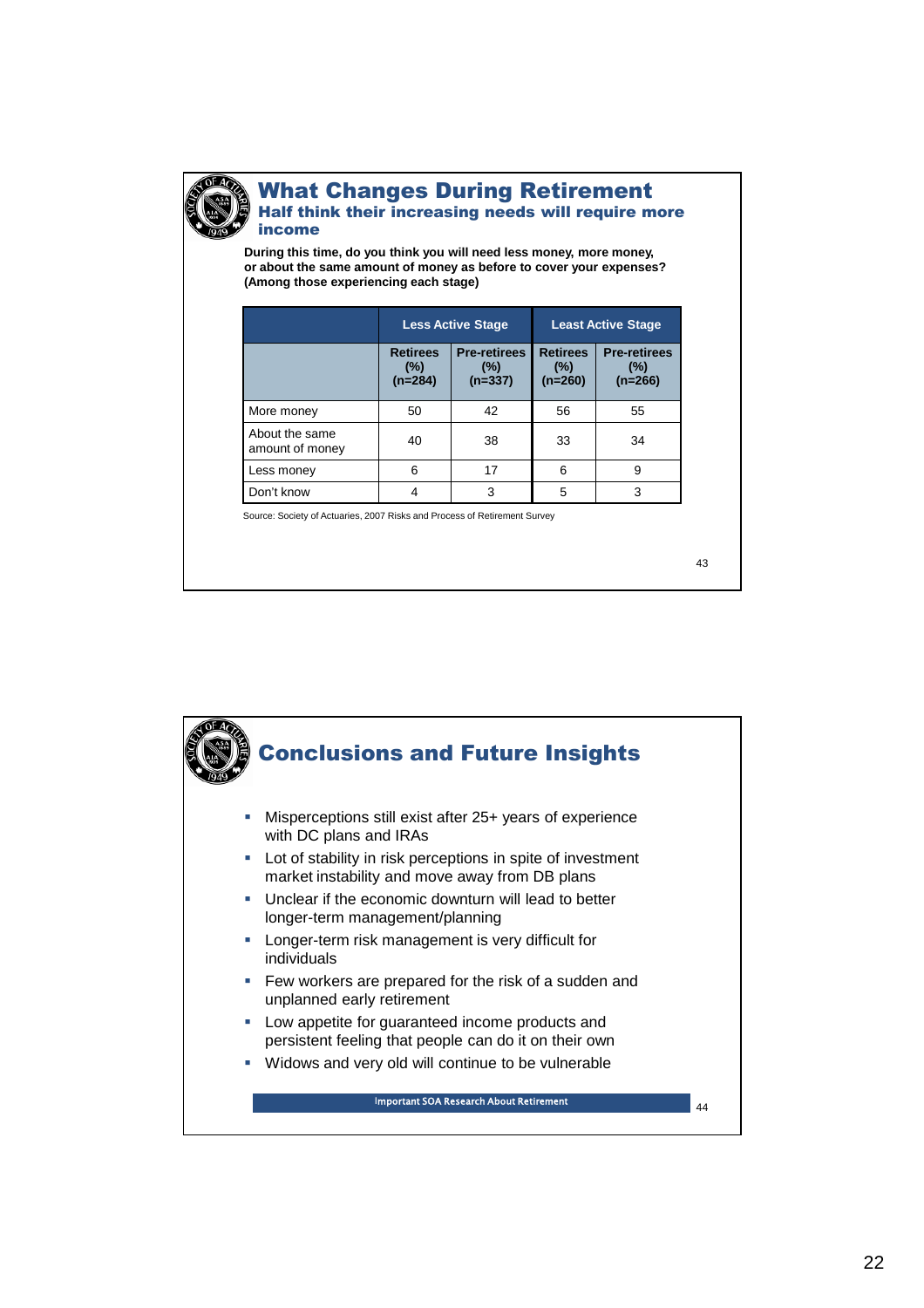

## Conclusions and Future Insights (continued)

- Women's retirement security has changed slowly but not improved very much
- **Working longer is very important for many people**
- A strong retirement system must include programs that work for those who will not take the initiative
- **Education is important, but it cannot be the primary strategy** and there are limits to what it can accomplish
- Big unresolved policy issues exist but little immediate expectation of moving forward
	- Key to keep Social Security and Medicare strong
	- Support for employer plans mixed but plans important
	- Little focus on supporting longer work and its importance
	- Taxation policy may have detrimental effects on retirees
- Individual action will continue to grow in importance

<sup>45</sup> Important SOA Research About Retirement

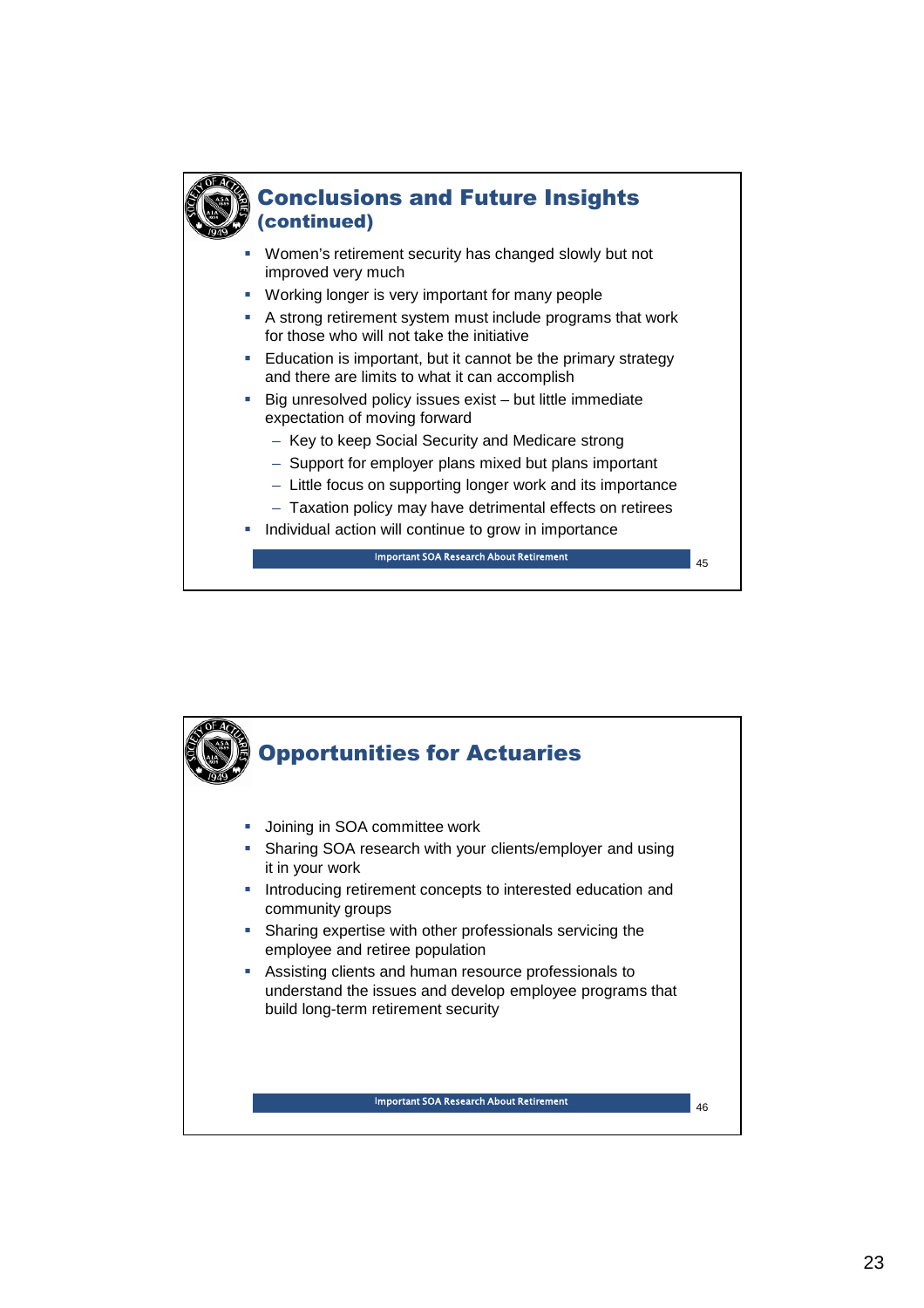

## Opportunities for Actuaries (continued)

 Actuaries are responsible for asking the right questions, assessing the risks and helping clients think about better solutions

- What happens when employees can't retire?
- How can current systems be modified to improve risk options?
- What products can better meet retiree needs?
- How should risk-protection systems change to meet the evolving work and retirement landscape?
- What expertise can we share with financial planning professionals as motivating individuals to plan for retirement is extremely difficult?
- Given how people make decisions, how do we help them better manage pools of assets prior to and in retirement?

Important SOA Research about Retirement 47 Important SOA Research About Retirement